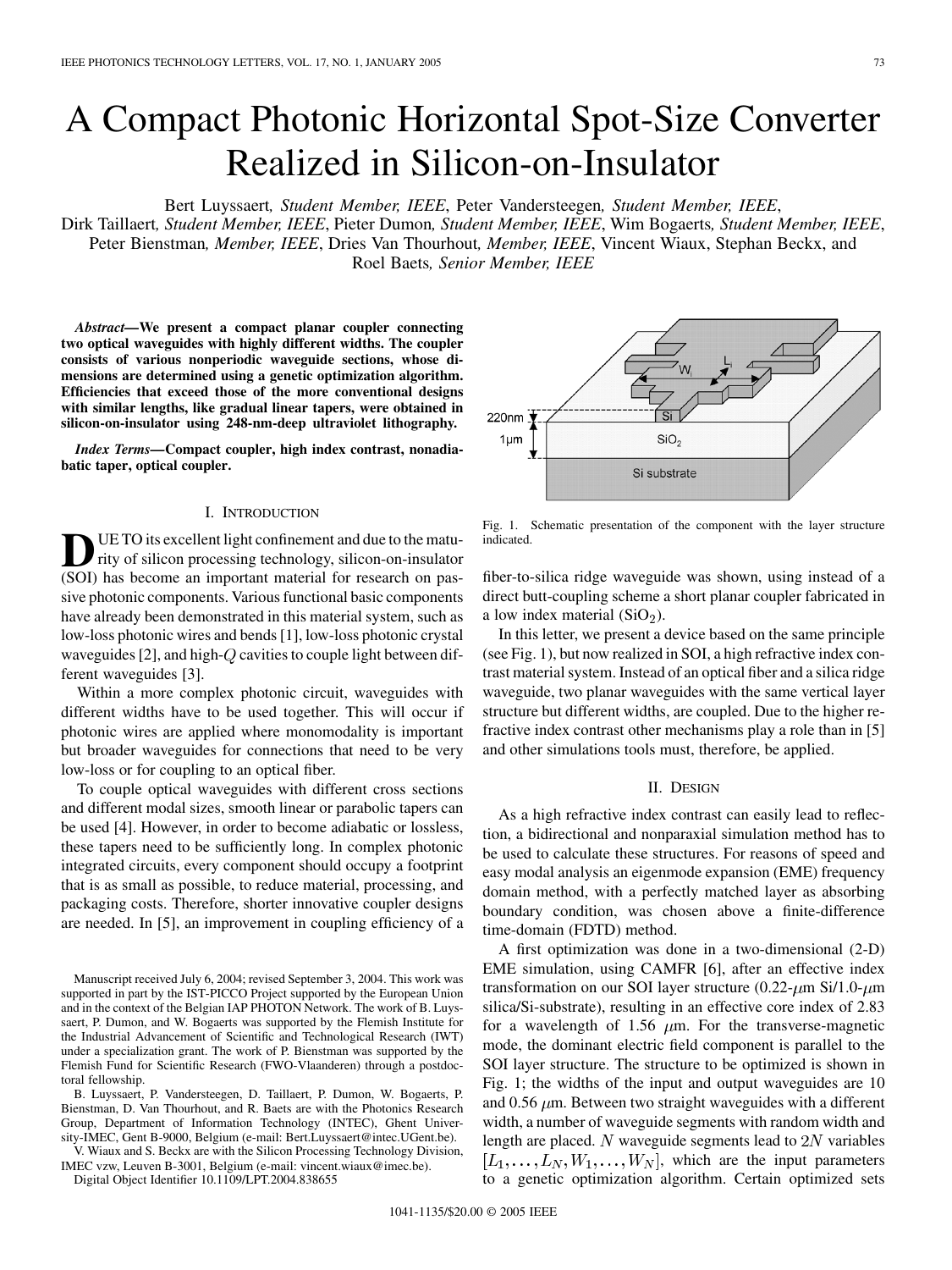

Fig. 2. SEM picture of the component realized in SOI. The input and output waveguide have a width of, respectively, 10.0 and 0.56  $\mu$ m. The total length of the coupler is 15.4  $\mu$ m. Light gray corresponds to areas where the top silicon layer has been etched away and the underlying silica layer is revealed.

of these parameters lead to a good ground mode intensity transmission between the input and output waveguide.

Working with only ten sections each with a length of around 1.5  $\mu$ m, the optimized set of parameters leads to a power transmission efficiency of 78% in a 2-D calculation. By using more sections while keeping the total length constant, much better transmissions can be achieved, up to 95%, at the cost of longer optimization times, and more importantly, smaller features within the structure. The coupler with 78% transmission efficiency is well within the boundaries of the technological capability of deep ultraviolet (UV) lithography (in terms of the smallest feature size, approximately 150 nm), and has, therefore, been chosen as proof-of-principle. Using this optimized set, the resulting structure is then rigorously calculated in three dimensions (3-D), also using EME. A further optimization in 3-D follows, using the commercial optimizer KALLISTOS [\[7](#page-2-0)] in local optimization mode, meaning that an optimum, nearby in the multidimensional parameter space, is identified. This extra optimization step slightly improves the transmission from 71% to 72%, for a coupler consisting of ten sections and with a total length of only 15.4  $\mu$ m.

We have also tried to build a simplified model so as to understand the physics of the component, with the hope to gain insight and to derive analytical design rules. All these attempts, however, have failed so far.

## III. REALIZATION

We realized the couplers in SOI using 248-nm-deep UV lithography. For fabrication details, we refer to [[8\]](#page-2-0), but contrasting with earlier experiments only the top silicon layer was etched, resulting in smaller sidewall roughness and, therefore, less scattering loss. Also, the silica cladding layer had a thickness of 1  $\mu$ m to minimize substrate losses. A scanning electron microscope (SEM) picture of a spot-size converter is shown in Fig. 2.

To provide coupling between standard silica fiber  $(9-\mu m)$  core) and broad planar SOI waveguides, vertical fiber couplers [[9\]](#page-2-0), based on a second-order grating, were included in the design. An additional etching step, only 45 nm deep, applied before



Fig. 3. Scheme of a typical structure and of the measurement setup, including the two vertical fiber couplers. Different elements are not necessarily shown on the same scale.

the waveguide etch, is needed to fabricate these fiber couplers. The grating period is chosen to optimize transmission around 1550 nm and to couple to a fiber with an inclination of  $10^{\circ}$  away from the normal to the surface. This nonvertical inclination facilitates the measurement setup and, by breaking the symmetry, avoids reflection at the coupler grating back into the broad SOI waveguide. Using these vertical fiber couplers, optical quality facets, which are difficult to cleave in SOI and need an additional substrate thinning step, become unnecessary. This improves the yield and the speed of the entire fabrication and characterization process.

# IV. CHARACTERIZATION

Vertical fiber couplers for butt-coupled fibers based on a short one-dimensional grating have been used to characterize the de-vices [[9\]](#page-2-0). A typical structure consists of a central  $100-\mu m$ -long SOI wire waveguide (0.56  $\mu$ m wide and monomodal) on both sides coupled to a broad SOI waveguide (10.0  $\mu$ m wide) using a compact spot-size converter. These broad waveguides extend on both sides to nearly the edge of the chip where the vertical fiber couplers are located, exactly 7 mm apart (see Fig. 3). Dedicated reference structures have a similar design and an identical fiber coupler spacing, but instead of compact spot-size converters, linear tapers (2.5 mm long) connect the central  $100-\mu$ m-long wire and the broad waveguides. Having this length, the linear tapers fulfill the adiabatic condition and can be considered lossless, except for the propagation losses also found in straight waveguides. These losses amount to  $2.4 \pm 1.6$  dB/cm for wires with a width of 0.5  $\mu$ m and less than 1.0 dB/cm for waveguides with a width of 10.0  $\mu$ m.

Fig. 4 shows the output spectra, measured fiber-to-fiber of both a reference and a compact coupler structure. To eliminate waveguide and incoupling losses and to calculate the efficiency, the spectrum of the coupler is divided by the spectrum of the reference structure, as can be seen in Fig. 5. Only the part indicated in thick line is of importance because at both ends of the spectrum, the error grows rapidly due to the low power values and the division of two curves with a steep slope. Depending on the exact positions of the two fibers in the setup, the Gaussian transmission curve of the reference structure can be slightly shifted to lower or higher wavelengths. However small, this shift has a major repercussion on the efficiency curve in the slope region.